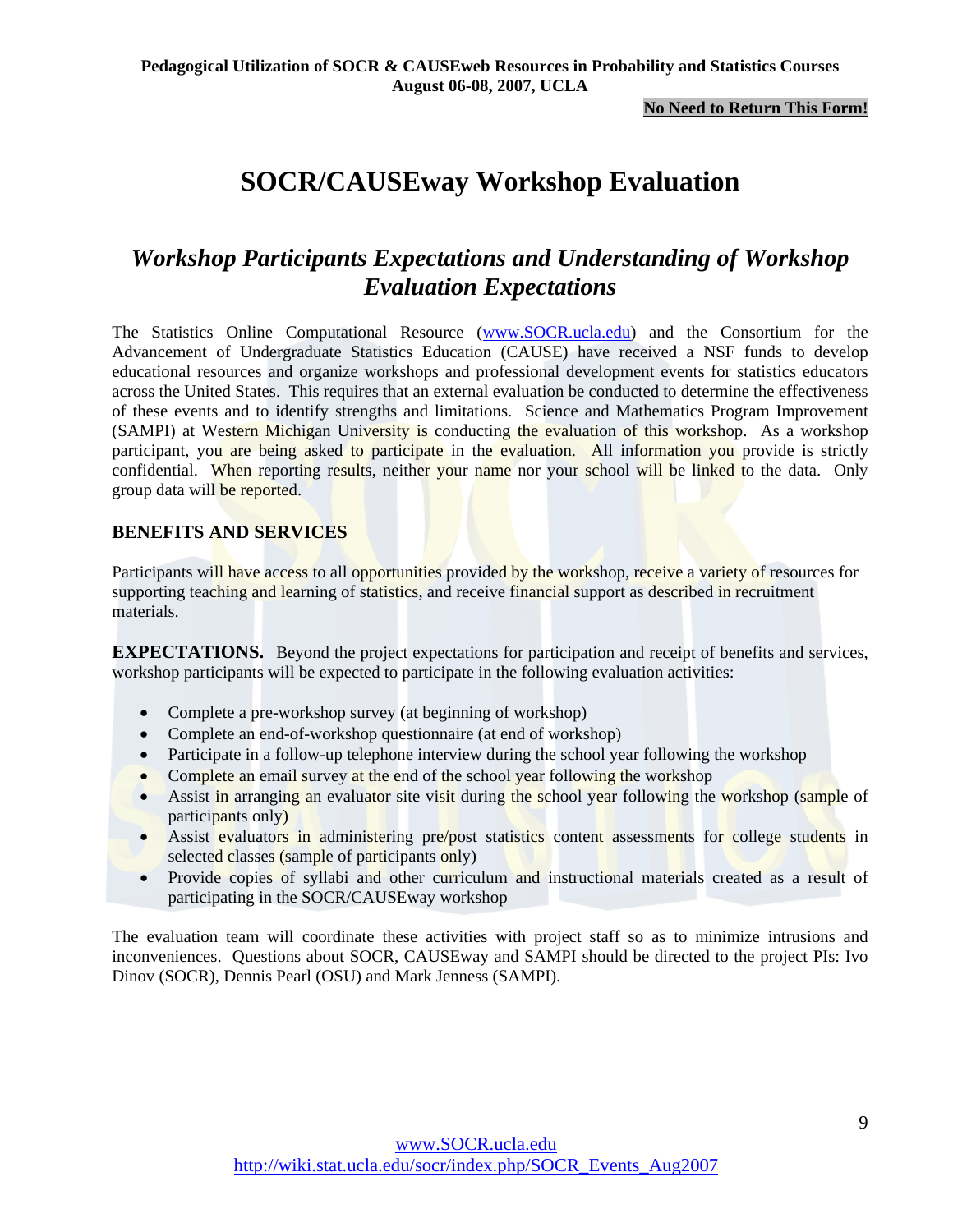**Please Complete This Form on the First Day of the Workshop (08/06/07)!**

# **SOCR/CAUSEway Workshop Evaluation**

# *Workshop Participants Expectations and Understanding of Workshop Evaluation Expectations*

The Statistics Online Computational Resource (www.SOCR.ucla.edu) and the Consortium for the Advancement of Undergraduate Statistics Education (CAUSE) have received a NSF funds to develop educational resources and organize workshops and professional development events for statistics educators across the United States. This requires that an external evaluation be conducted to determine the effectiveness of these events and to identify strengths and limitations. Science and Mathematics Program Improvement (SAMPI) at Western Michigan University is conducting the evaluation of this workshop. As a workshop participant, you are being asked to participate in the evaluation. All information you provide is strictly confidential. When reporting results, neither your name nor your school will be linked to the data. Only group data will be reported.

# **BENEFITS AND SERVICES**

Participants will have access to all opportunities provided by the workshop, receive a variety of resources for supporting teaching and learning of statistics, and receive financial support as described in recruitment materials.

**EXPECTATIONS.** Beyond the project expectations for participation and receipt of benefits and services, workshop participants will be expected to participate in the following evaluation activities:

- Complete a pre-workshop survey (at beginning of workshop)
- Complete an end-of-workshop questionnaire (at end of workshop)
- Participate in a follow-up telephone interview during the school year following the workshop
- Complete an email survey at the end of the school year following the workshop
- Assist in arranging an evaluator site visit during the school year following the workshop (sample of participants only)
- Assist evaluators in administering pre/post statistics content assessments for college students in selected classes (sample of participants only)
- Provide copies of syllabi and other curriculum and instructional materials created as a result of participating in the SOCR/CAUSEway workshop

The evaluation team will coordinate these activities with project staff so as to minimize intrusions and inconveniences. Questions about SOCR, CAUSEway and SAMPI should be directed to project PIs: Ivo Dinov (SOCR), Dennis Pearl (OSU) and Mark Jenness (SAMPI).

| Signature of Workshop Participant: | )ate: |  |
|------------------------------------|-------|--|
|                                    |       |  |

Please print your name:

This memo of agreement is not legally binding, but represents a good faith commitment to full participation in the SOCR/CAUSEway evaluation by this participant for one year beginning with the workshop.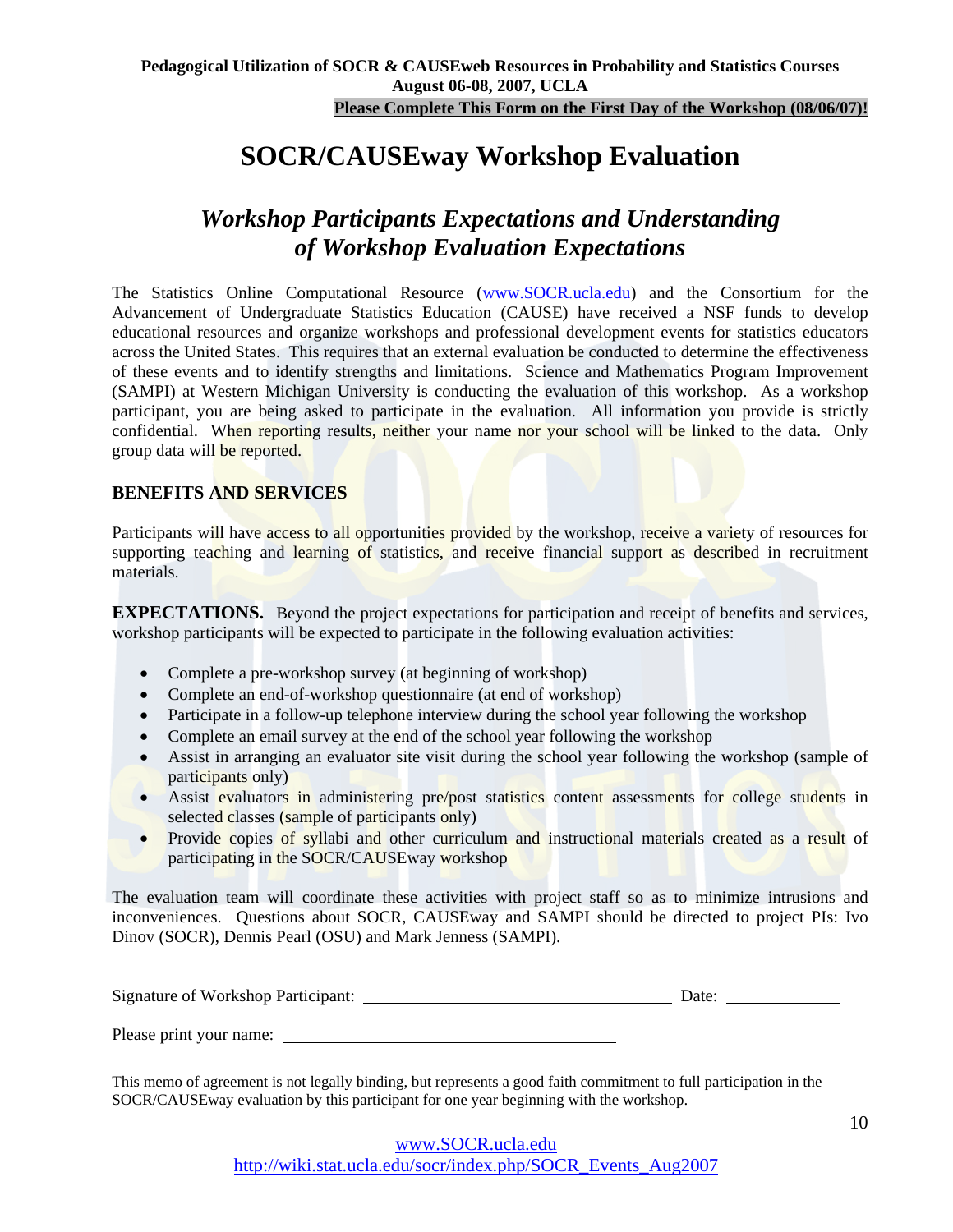### **Please Complete This Form on the First Day of the Workshop (08/06/07)!**

# **SOCR/CAUSEway Workshop Evaluation**

# *Pre-Program Participant Survey*

As part of the required evaluation of this workshop, participants are asked to complete the following *16-question pre-program survey*. The information will be used to help us learn about the effects the program. You will be asked to complete a similar survey at the end of next school year. The information is strictly confidential--no one except project evaluators will see individual survey results. Only group data will be reported. The code number is for follow-up purposes and to analyze pre- and post-program data.

*When You Have Completed The Survey, Return It To The Workshop Organizers* 

**Thanks for taking time to complete this survey!** If you have questions, please ask the facilitator.

## **PART A: About you.**

 $\overline{a}$ 

- **1.** What courses do you teach that include instruction in statistics?
- **2.** How many years have you been an instructor?
- **3.** What is the subject-area of your highest college degree?
- **4.** Are you a member of any national statistics education professional organizations? Yes No If yes, which one(s)?
- **5.** Why did you choose to participate in this SOCR/CAUSEway workshop?
- **6.** What are your expectations for this workshop? What do you want to get out of it?
- **7.** How did you learn about this workshop?
- **8.** Were you familiar with **SOCR** (the Statistics Online Computational Resource) before enrolling in this workshop?
- **9.** Were you familiar with CAUSE (the Consortium for the Advancement of Undergraduate Statistics Education) before enrolling in this workshop?
- **9.** Are you familiar with the www.SOCR.ucla.edu and www.CAUSEweb.org?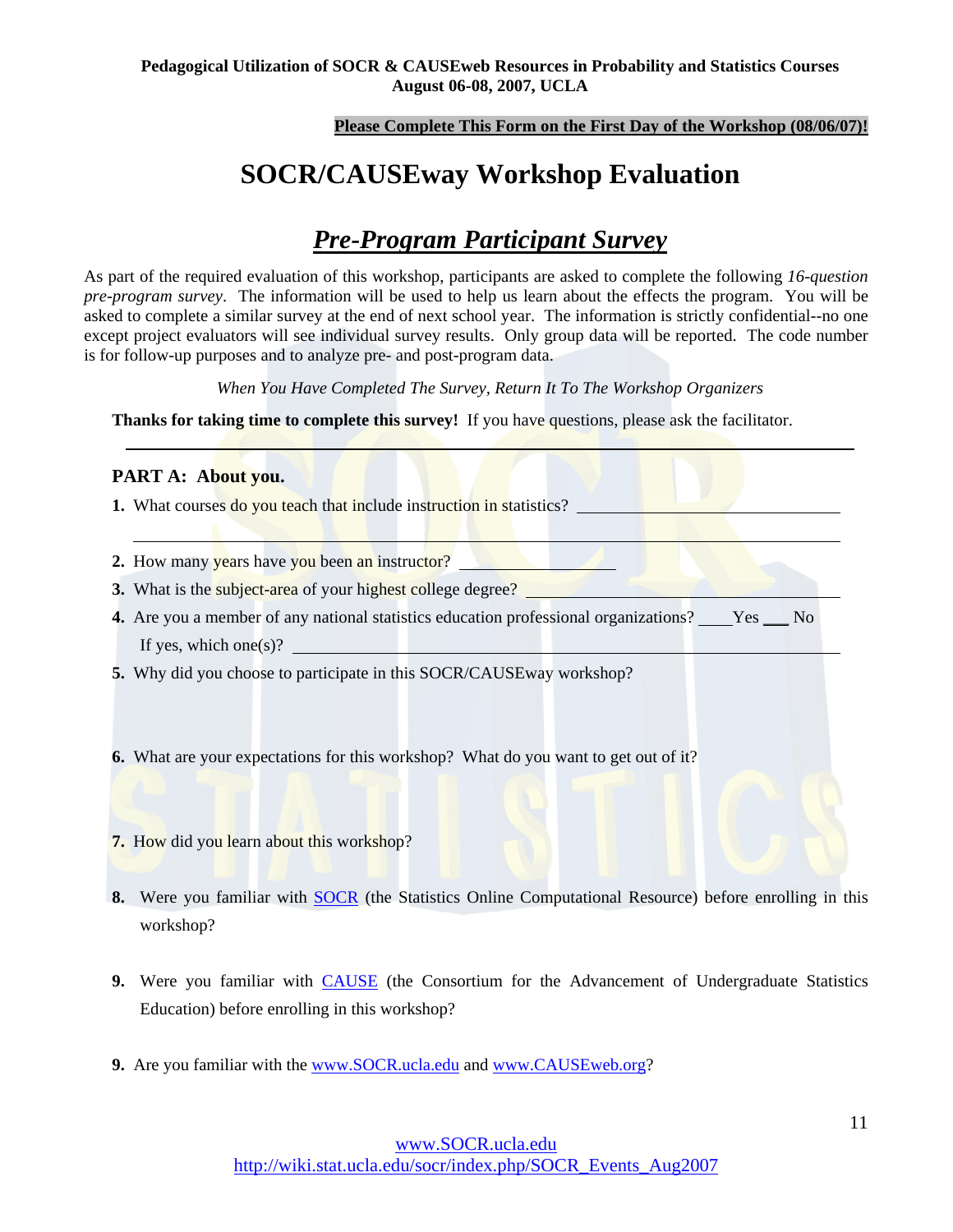**10.** How well prepared are you to teach the following statistics topics in the courses you teach? Rate each item on a 4 point scale, with  $1 = not$  adequately prepared and  $4 = very$  well prepared.

| Not Adequately                                                       | Prepared |                |   | Very Well<br>Prepared |  |  |
|----------------------------------------------------------------------|----------|----------------|---|-----------------------|--|--|
| a. Data collection (surveys and experiments)                         |          | $\overline{2}$ | 3 | $\overline{4}$        |  |  |
| b. Summary statistics and graphics (such as histograms and boxplots) |          | $\overline{2}$ | 3 | 4                     |  |  |
| c. Probability                                                       |          | 2              | 3 | 4                     |  |  |
| d. Sampling distributions                                            |          | $\overline{2}$ | 3 | 4                     |  |  |
| e. Confidence intervals                                              |          | 2              | 3 | 4                     |  |  |
| f. Hypothesis testing (one sample for means and proportions)         |          | 2              | 3 | 4                     |  |  |
| g. Simple linear regression and correlation                          |          | $\overline{2}$ | 3 | $\overline{4}$        |  |  |
| h. Using graphing calculators in statistics                          |          | っ              | 3 | 4                     |  |  |

**11.** How well prepared are you to facilitate the following in the classes you teach? Rate each item on a 4point scale, with  $1 =$  not adequately prepared and  $4 =$  very well prepared.

|                                                                                     | <b>Not</b><br>Adequately<br>Prepared |                       |   | Very<br>Well<br>Prepared |
|-------------------------------------------------------------------------------------|--------------------------------------|-----------------------|---|--------------------------|
| a. Emphasizing statistical literacy                                                 |                                      | $\overline{2}$        | 3 | 4                        |
| b. Developing statistical thinking                                                  |                                      | 2                     | 3 | 4                        |
| c. Using real data                                                                  | 1                                    | 2                     | 3 | 4                        |
| d. Focusing on conceptual understanding rather than mere<br>knowledge of procedures |                                      | $\overline{2}$        | 3 | 4                        |
| e. Fostering active learning among my students                                      |                                      | $\overline{2}$        | 3 | 4                        |
| f. Using technology for developing conceptual understanding                         |                                      | 2                     | 3 | 4                        |
| g. Using technology to analyze data                                                 |                                      | $\overline{2}$        | 3 | 4                        |
| h. Use assessment to improve student learning                                       |                                      | 2                     | 3 | 4                        |
| <i>i.</i> Using assessment to evaluate student learning                             |                                      | $\mathcal{D}_{\cdot}$ | 3 |                          |

**12.** About how often do you do each of the following in a class? Rate each item on a 5-point scale: **1=never; 2=Rarely (1-2 times/ term); 3=Sometimes (3-4 times/ term); 4=Often; and 5=in almost all lessons**

| a. Introduce content through formal presentations                                 |  |  |  |
|-----------------------------------------------------------------------------------|--|--|--|
| b. Use open-ended questioning strategies                                          |  |  |  |
| c. Require students to explain their reasoning when giving<br>an answer           |  |  |  |
| d. Encourage students to explore alternative methods for<br>solutions             |  |  |  |
| e. Help students make connections between statistics and<br>real-world situations |  |  |  |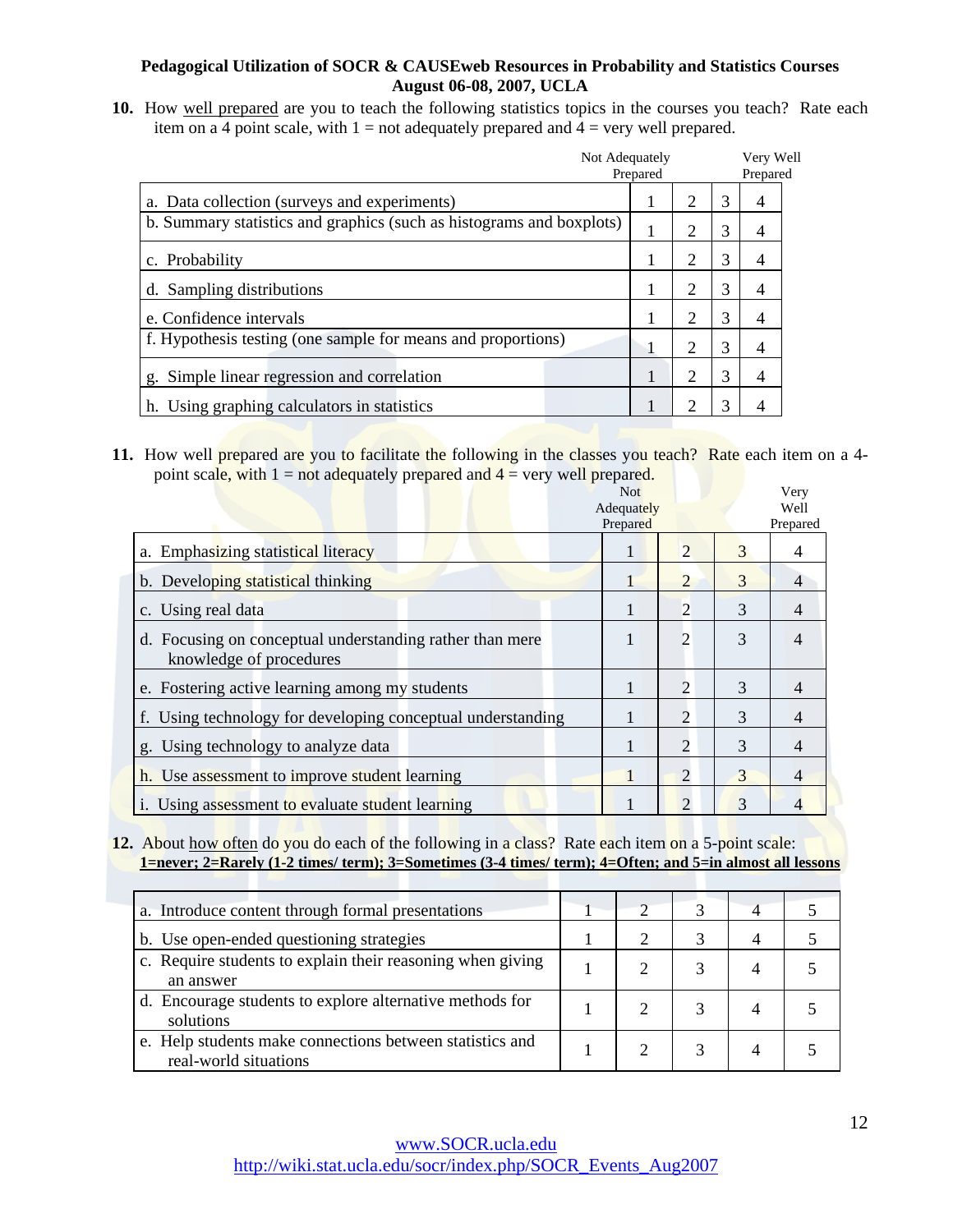| f. Read and comment on reflections students have written |  |  |  |
|----------------------------------------------------------|--|--|--|
| in their notebooks or journals                           |  |  |  |

**13.** About how often do each of the following occur for your statistics classes? Rate each item on a 5-point scale, with  $1 =$  never and  $5 =$  during almost all lessons.

|                                                                                     | Never | Rarely | Some<br>times | Often | Almost<br>always |
|-------------------------------------------------------------------------------------|-------|--------|---------------|-------|------------------|
| a. I have access to a computer lab to use with my students<br>during class.         |       | 2      |               | 4     |                  |
| b. When teaching, I have access to a computer projection<br>system in my classroom. |       |        |               |       |                  |
| c. When teaching, I have access to an Internet connection<br>in my classroom.       |       |        |               | 4     |                  |
| d. My students have access to graphing calculators.                                 |       | ↑      |               |       |                  |

**14.** Below are several statements about statistics teaching and learning. Rate the degree to which you agree or disagree with each statement on a 5-point scale, with  $1 =$  strongly disagree to  $5 =$  strongly agree.

|                                                                                                                                                   | Strongly<br><b>Disagree</b> |                       |               |                | Strongly<br>Agree |
|---------------------------------------------------------------------------------------------------------------------------------------------------|-----------------------------|-----------------------|---------------|----------------|-------------------|
| a. Every student should feel that statistics is something she/he<br>can do.                                                                       |                             | $\overline{2}$        | 3             | $\overline{4}$ |                   |
| b. It is sometimes productive for students to work together<br>during statistics class to conduct investigations or solve<br>statistics problems. |                             | $\overline{2}$        | 3             | 4              |                   |
| c. You have to study statistics for a long time before you see<br>how useful it is.                                                               |                             | $\overline{2}$        | 3             | 4              |                   |
| d. Memorization plays an important role in learning statistics.                                                                                   |                             | 2                     | $\mathcal{R}$ | $\overline{4}$ | 5                 |
| e. A lot of things in statistics must be simply accepted as true<br>and remembered.                                                               |                             | $\mathcal{D}_{\cdot}$ | $\mathcal{R}$ | 4              | 5                 |
| f. Students' achievement in statistics is directly related to their<br>teacher's effectiveness in teaching these subjects.                        |                             | $\overline{2}$        | 3             | 4              | 5                 |
| g. When teaching statistics, I usually welcome student<br>questions.                                                                              |                             | $\overline{2}$        | 3             | 4              |                   |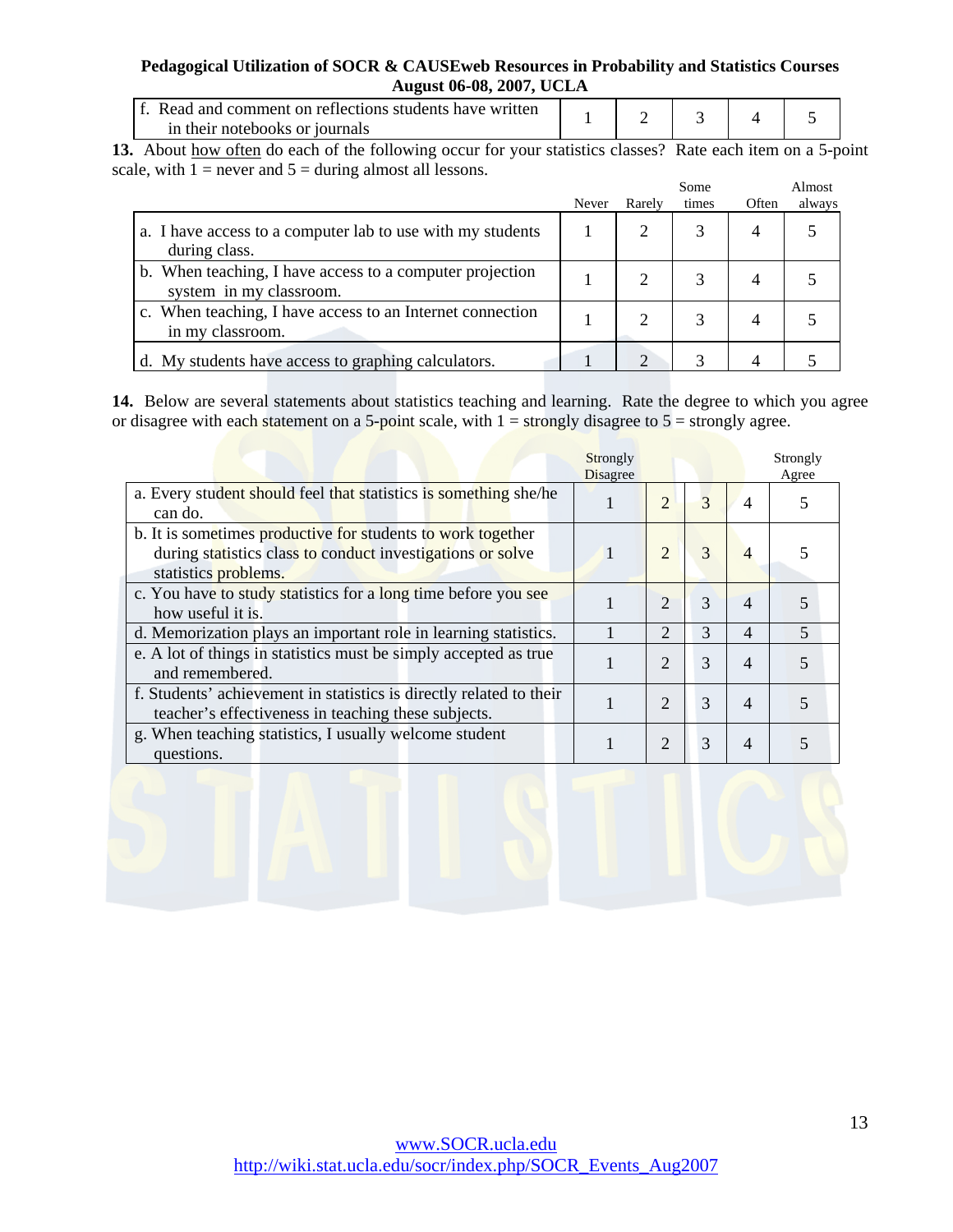15. About how often do your students take part in each of the following types of activities as part of their statistics lessons? Rate each on a scale of 1 to 5:

# **1=never; 2=Rarely (1-2 times/ term); 3=Sometimes (3-4 times/ term); 4=Often; and 5=in almost all lessons**

| a. Participate in discussion with the teacher to further                                               | 1            | $\overline{2}$ | 3              | $\overline{4}$ | 5 |
|--------------------------------------------------------------------------------------------------------|--------------|----------------|----------------|----------------|---|
| statistical understanding                                                                              |              |                |                |                |   |
| b. Work independently                                                                                  | 1            | $\overline{2}$ | 3              | 4              | 5 |
| c. Make formal presentations to the class                                                              | 1            | $\overline{2}$ | 3              | 4              | 5 |
| d. Answer textbook/worksheet questions                                                                 | 1            | $\overline{2}$ | 3              | $\overline{4}$ | 5 |
| e. Work on solving a real-world problem                                                                | 1            | $\overline{c}$ | 3              | 4              | 5 |
| f. Share ideas or solve problems in small groups                                                       | $\mathbf{1}$ | $\overline{2}$ | 3              | 4              | 5 |
| g. Engage in hands-on statistical activities (simulations, data<br>collection, etc.)                   | $\mathbf{1}$ | $\overline{2}$ | 3              | $\overline{4}$ | 5 |
| h. Design or implement their own investigation                                                         | $\mathbf{1}$ | $\overline{2}$ | 3              | 4              | 5 |
| i. Work on extended investigations or projects (a week or<br>more in duration)                         | 1            | $\overline{2}$ | 3              | 4              | 5 |
| j. Write a description of a plan, procedures, or problem-<br>solving process                           | $\mathbf{1}$ | $\overline{2}$ | $\overline{3}$ | $\overline{4}$ | 5 |
| k. Write reflections in a notebook or journal                                                          | 1            | $\overline{2}$ | 3              | 4              | 5 |
| 1. Use calculators for learning or practicing skills                                                   | $\mathbf{1}$ | $\overline{2}$ | 3              | $\overline{4}$ | 5 |
| m. Use calculators as a tool (e.g., spreadsheets, data<br>analysis).                                   | $\mathbf{1}$ | $\overline{2}$ | 3              | $\overline{4}$ | 5 |
| n. Use calculators to develop conceptual understanding                                                 | $\mathbf{1}$ | $\overline{2}$ | 3              | 4              | 5 |
| o. Use computers for learning or practicing skills                                                     | 1            | 2              | 3              | $\overline{4}$ | 5 |
| p. Use computers as a tool (e.g., spreadsheets, data analysis)                                         | $\mathbf{1}$ | $\overline{2}$ | 3              | $\overline{4}$ | 5 |
| q. Use computers to develop conceptual understanding                                                   | 1            | $\overline{2}$ | 3              | $\overline{4}$ | 5 |
| r. Take short-answer tests (e.g., multiple choice, true/false,<br>fill-in-the-blank)                   | 1            | $\overline{2}$ | 3              | $\overline{4}$ | 5 |
| s. Take tests requiring constructed responses (e.g. definition-<br>type questions)                     | $\mathbf{1}$ | $\overline{2}$ | $\overline{3}$ | $\overline{4}$ | 5 |
| t. Engage in performance tasks (i.e. create a product, make a<br>presentation) for assessment purposes | $\mathbf{1}$ | 2              | 3              | 4              | 5 |

**16.** What are the major issues or concerns for you related to the teaching and learning of statistics at your grade level? Use back of this page if you need more room.

*Prepared by Science and Mathematics Program Improvement (SAMPI) and SOCR.*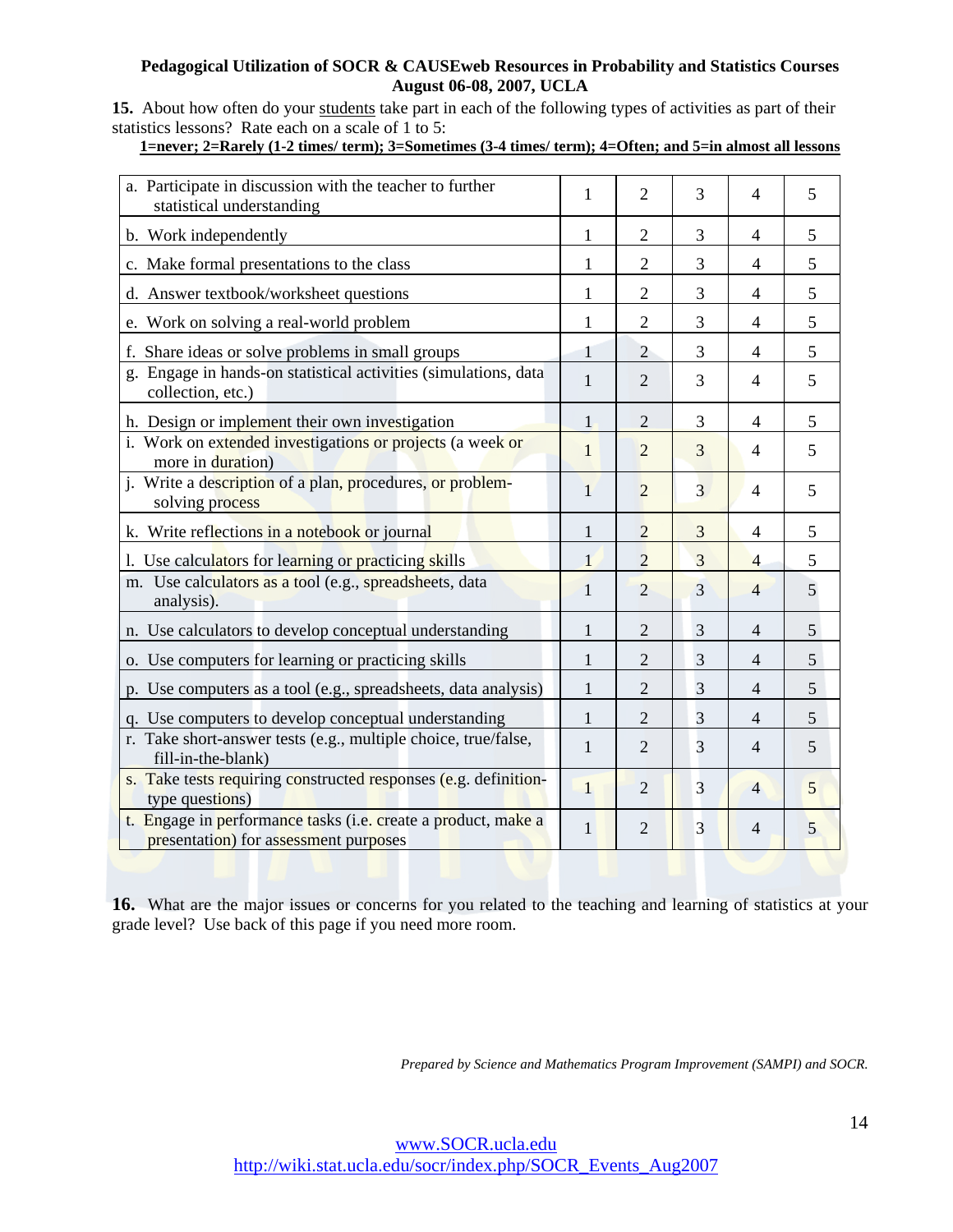**Please Complete this Form on the Last day of the Workshop (08/08/07)!**

# **End-of-Workshop Evaluation Questionnaire**

*As part of the required evaluation of SOCR and CAUSEway, workshop participants are asked to respond to the following about the 2007 SOCR/CAUSEway workshop. Your comments are important in helping us improve our materials, extend our resources and fine-tune our pedagogical approaches. Your responses are anonymous & confidential. They will be compiled and reported only as group data. DO NOT WRITE YOUR NAME ON THIS FORM.*

The evaluation of this Workshop is being conducted independently by SAMPI. If you have questions, please contact Mark Jenness (Email: mark.jenness@wmich.edu or http://www.wmich.edu/sampi). **We appreciate your comments!**

### **A. ABOUT YOU:**

1. What **courses** do you teach (that the material of this workshop may be relevant to)? Please include: title,

Upper/Lower/Graduate division, number of students and number of offerings per year.

- 2. How many years have you been an instructor in these courses?
- 3. What attracted you to apply and take part in this Workshop?
- **B. WORKSHOP OUTCOMES.** The workshop sessions were designed to address various strategies for teaching introductory statistics. Please rate each one of the associated objectives according to:
	- 1) Your perception of the VALUE (V) of the session objective and
	- 2) Whether you think it was ACCOMPLISHED (A)

**Note**: "1" represents the lowest score; a "5" represents the highest score. Please make comments.

### **The workshop sessions helped me to do the following:**

|                                                             |              | $\overline{2}$ | $\mathcal{E}$ | $\overline{4}$ | 5 |                  |
|-------------------------------------------------------------|--------------|----------------|---------------|----------------|---|------------------|
| <b>1.</b> Learn how to emphasize                            | V            |                |               |                |   | <b>Comments:</b> |
| statistical literacy                                        | A            |                |               |                |   |                  |
| 2. Learn how to develop statistical                         | V            |                |               |                |   | <b>Comments:</b> |
| thinking                                                    | A            |                |               |                |   |                  |
| 3. Learn to use real data                                   | V            |                |               |                |   | Comments:        |
|                                                             | A            |                |               |                |   |                  |
| 4. Learn how to focus on<br>conceptual understanding rather | $\mathbf{V}$ |                |               |                |   | Comments:        |
| than only knowledge of<br>procedures                        | A            |                |               |                |   |                  |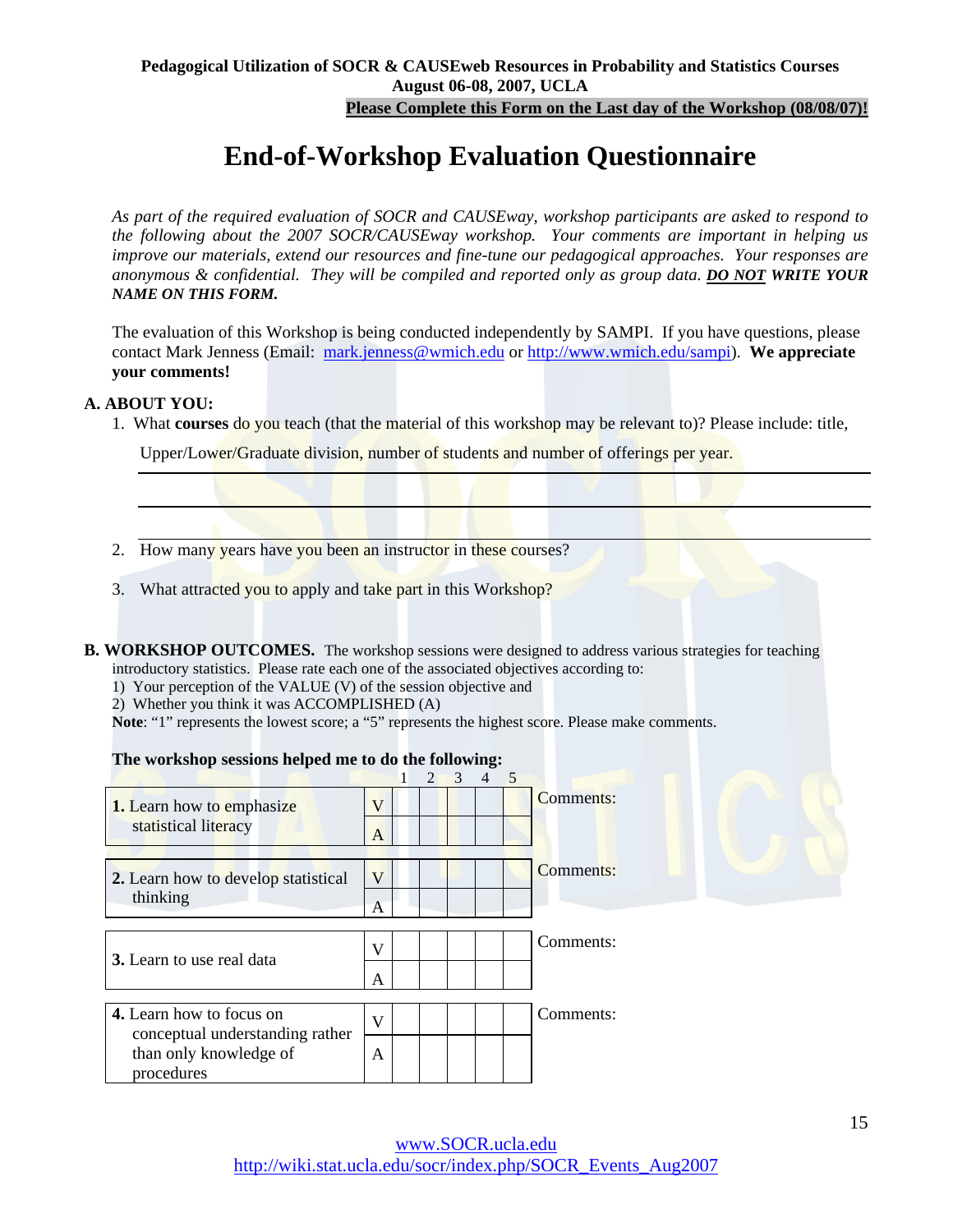| <b>5.</b> Foster active learning among | Comments:<br>V |
|----------------------------------------|----------------|
| your students                          | A              |
| <b>6.</b> Learn to use technology for  | Comments:<br>v |
| developing conceptual<br>understanding | A              |
| <b>7.</b> Learn to use technology to   | Comments:<br>v |
| analyze data                           | A              |
| <b>8.</b> Use assessment to improve    | Comments:<br>V |
| student learning                       | A              |
| <b>9.</b> Use assessment to evaluate   | Comments:<br>V |
| student learning                       | A              |

**C. WORKSHOP SESSIONS.** Rate the following on their usefulness in helping you with teaching and learning of mathematics on a scale of 1-5, with  $1 =$  not useful and  $5 =$  very useful. Please make comments.

|                                  | $\mathfrak{D}$ | 3 | 4 | 5 |           |
|----------------------------------|----------------|---|---|---|-----------|
| 10. Planning a conceptual course |                |   |   |   | Comments: |
| using common threads and         |                |   |   |   |           |
| big ideas                        |                |   |   |   |           |
|                                  |                |   |   |   |           |
| 11. Making the class interactive |                |   |   |   | Comments: |
| with activities                  |                |   |   |   |           |
|                                  |                |   |   |   |           |
| 12. Finding resources using      |                |   |   |   | Comments: |
| CAUSEweb                         |                |   |   |   |           |
|                                  |                |   |   |   | Comments: |
| 13. Finding and using real data  |                |   |   |   |           |
|                                  |                |   |   |   |           |
| 14. Using technology in the      |                |   |   |   | Comments: |
| classroom                        |                |   |   |   |           |
|                                  |                |   |   |   |           |
| 15. Assessment in the classroom  |                |   |   |   | Comments: |
|                                  |                |   |   |   |           |
|                                  |                |   |   |   |           |
| 16. Participant discussion and   |                |   |   |   | Comments: |
| presentation                     |                |   |   |   |           |